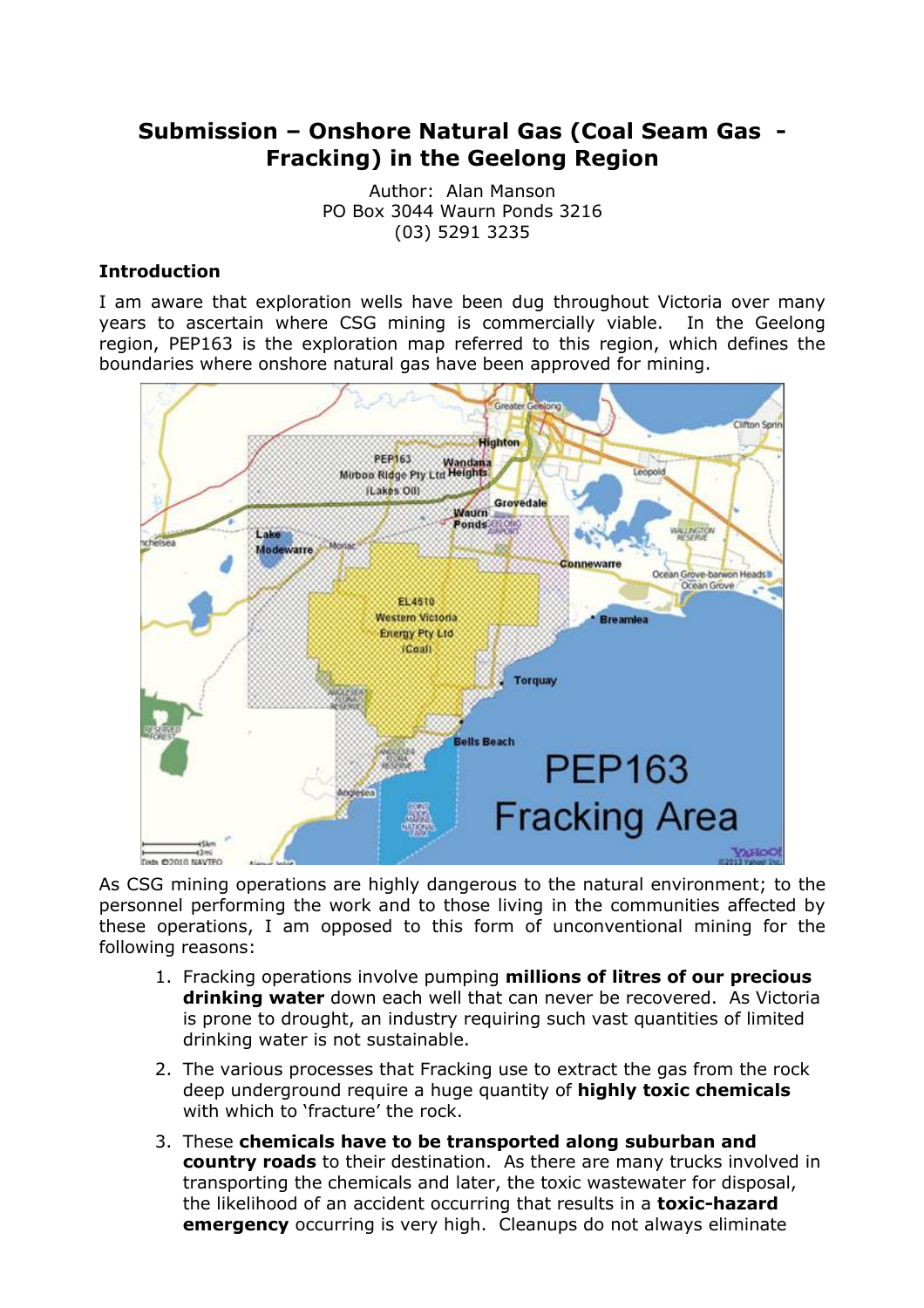100% of the spill; so the community affected is often left to endure the after effects from such accidents.

4. The **well liners are not always leak-proof**. This allows not only methane gas (that is a greenhouse gas at least 25 times more potent than CO2) to escape into the atmosphere, but it also allows other toxins to enter the aquifer (point 'A' below).



5. Reports are available where **well liners have exploded** out of the wells causing toxic fracking fluid to escape into the environment – see below.



*A fracking well operated by Carrizo Oil and Gas out of Texas in Washington Township, Wyoming County, PA malfunctioned and began spewing out dangerously chemical-laden fracking fluid at a rate that peaked at 800 gallons per minute. The spill lasted for hours and when all was said and done, about 227,000 gallons of fracking fluid had spilled.*

- 6. In a land as dry as Australia, **we cannot take any risk that gambles with the purity of 'our aquifer water'**, which is the lifeblood of communities (people), livestock and crops, which we all depend upon.
- 7. A bore hole from a frack-well can be directed to go horizontally in any direction – so that if one neighbour allows a mining company onsite to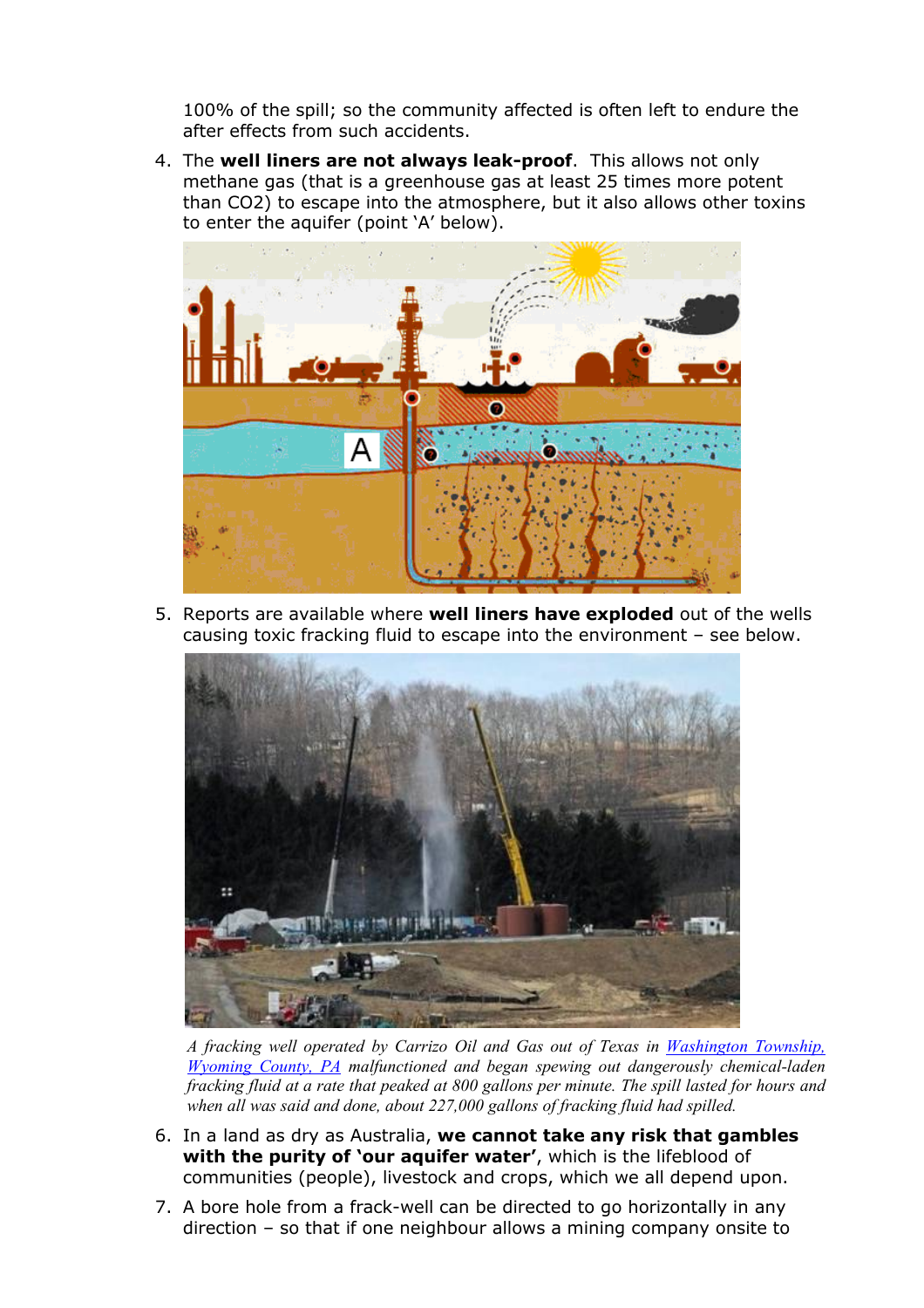drill a well, **the horizontal section could be located underneath the next door neighbour's property and has the potential to destroy their land and environment** if any methane gas manages to leak into the neighbour's water supply.



8. The presence of mining companies involved with Fracking operations restricts the freedom of the local community to move about. High level truck operations are known to ruins local roads.



*Fracking operations going on for days, less than a week and the road , Chenango St., collapsed in crumbling sections along about a 3 mile stretch...*

- 9. Politicians have been accused of taking bribes to allow Fracking companies to have their way:
	- a. In Ireland
	- b. In the USA Pennsylvania
	- c. In the UK Sussex
	- d. In Australia NSW politicians: Independent Commission Against Corruption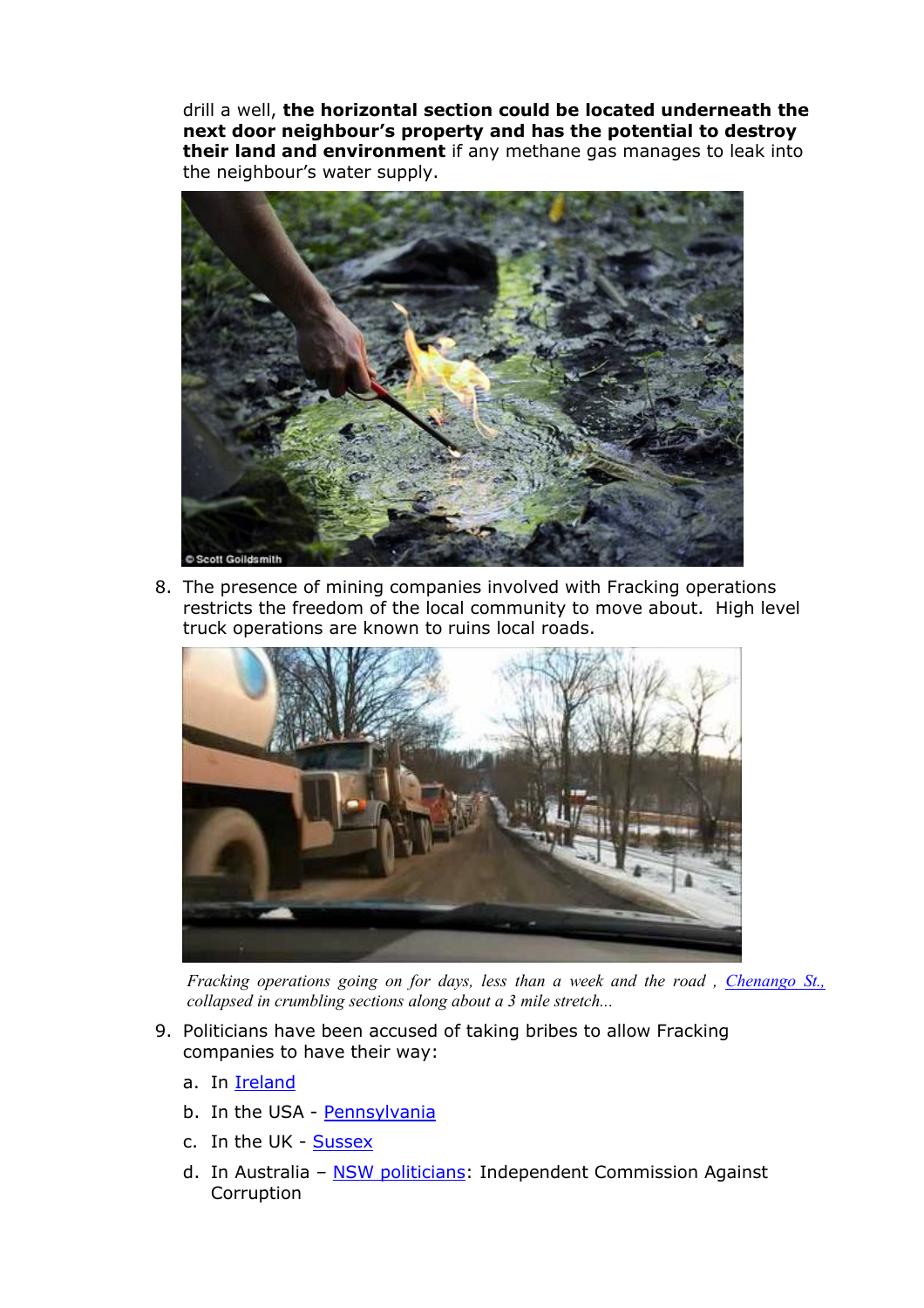- 10.There are no benefits for local communities from CSG mining. The only benefits are for the miners, their investors and the government.
- 11. There are few if any jobs for local people.
- 12.The health and welfare of communities affected by Fracking operations becomes severely affected.

#### **Critical Evidence**

The above claims are well known, as experience in other countries (particularly the USA) that there is no benefit to any community affected by CSG mining. The following points add weight to the forgoing claims.

A summary of the comments from the articles referenced have been selected to encourage you to click on the links provided to check the facts for yourself.

## *Fact 1: People are scared about fracking for good reason*

David Shearman ABC – The Drum | November 5, 2013

Fracking poses a risk to clean water, safe food and unpolluted air…

#### **Fracking represents an unhealthy battle between the community, backed by much independent medical and scientific expertise, and an alliance of governments and industry**.

This year, **the AMA adopted** a policy resolution urging governments: "... to ensure that all future proposals for coal seam gas mining are subject to rigorous and independent health risk assessments, which take into account the potential for exposure to pollutants through air and groundwater and any likely associated health risks.

**The AMA added**: "In circumstances where there is insufficient evidence to ensure safety, the precautionary principle should apply. **Applying the precautionary principle means that unless an activity is proven to be safe, it should be avoided**…

## *Fact 2: Groundbreaking Report Calculates Damage Done by Fracking*

Environment America | October 3, 2013

As US federal policy makers decide on rules for fracking on public lands, a new report calculates the toll of this dirty drilling on our environment, including 280 billion gallons of toxic wastewater generated by fracking in 2012—enough to flood all of Washington, DC, in a 22-foot deep toxic lagoon. The Environment America Research & Policy Center report, *Fracking by the Numbers*, is the first to measure the damaging footprint of fracking to date.

"**The numbers don't lie—fracking has taken a dirty and destructive toll on our environment**," said John Rumpler, senior attorney for Environment America. "**If this dirty drilling continues unchecked, these numbers will only get worse**."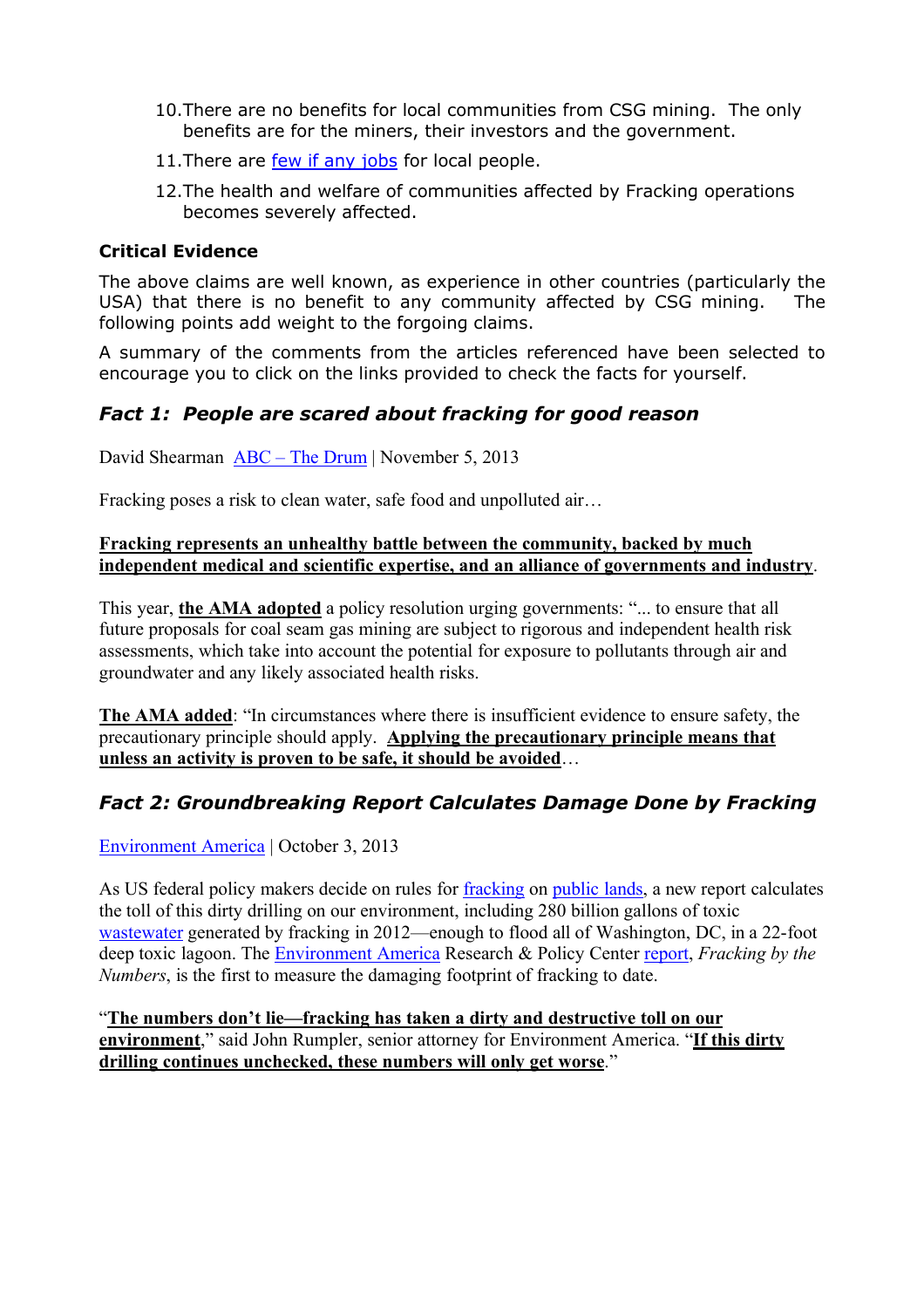Table ES-1. National Environmental and Public Health Impacts of Fracking

| <b>Fracking Wells since 2005</b>                                                      | 82,000  |
|---------------------------------------------------------------------------------------|---------|
| Toxic Wastewater Produced in 2012 (billion gallons)                                   | 280     |
| Water Used since 2005 (billion gallons)                                               | 250     |
| <b>Chemicals Used since 2005 (billion gallons)</b>                                    |         |
| <b>Air Pollution in One Year (tons)</b>                                               | 450,000 |
| Global Warming Pollution since 2005 (million metric tons CO <sub>2</sub> -equivalent) | 100     |
| <b>Land Directly Damaged since 2005 (acres)</b>                                       | 360,000 |

## *Fact 3: Fracking & Injection Wells causes earthquakes*

**By Kevin Simpson,** *The Denver Post*

…A few miles away in the city, Gail Jackson joined neighbors spilling out into the street, wondering if a plane crash had triggered the big bang and sudden vibration that dissipated as quickly as it arrived. All over, phones rang and neighbors compared notes as the mystery unraveled: Weld County had felt the tremors of a magnitude-3.2 earthquake — jarring but accompanied by little, if any, damage.

In an area peppered with wells pulling energy resources from below ground — and **many pumping wastewater from the process back into it through injection wells** — an old question resurfaced: **Could the same geological tinkering that has revved a formidable economic engine also trigger potentially damaging earthquakes**?

## *Fact 4: Bubbling river blamed on gas*

David Wroe, Sydney Morning Herald. February 27, 2013

Video has emerged of a **major gas leak on the Condamine River in Queensland** that conservationists say could be dangerous methane leakage from a nearby coal seam gas project.



**Water bubble appear on the Condomine River Qld**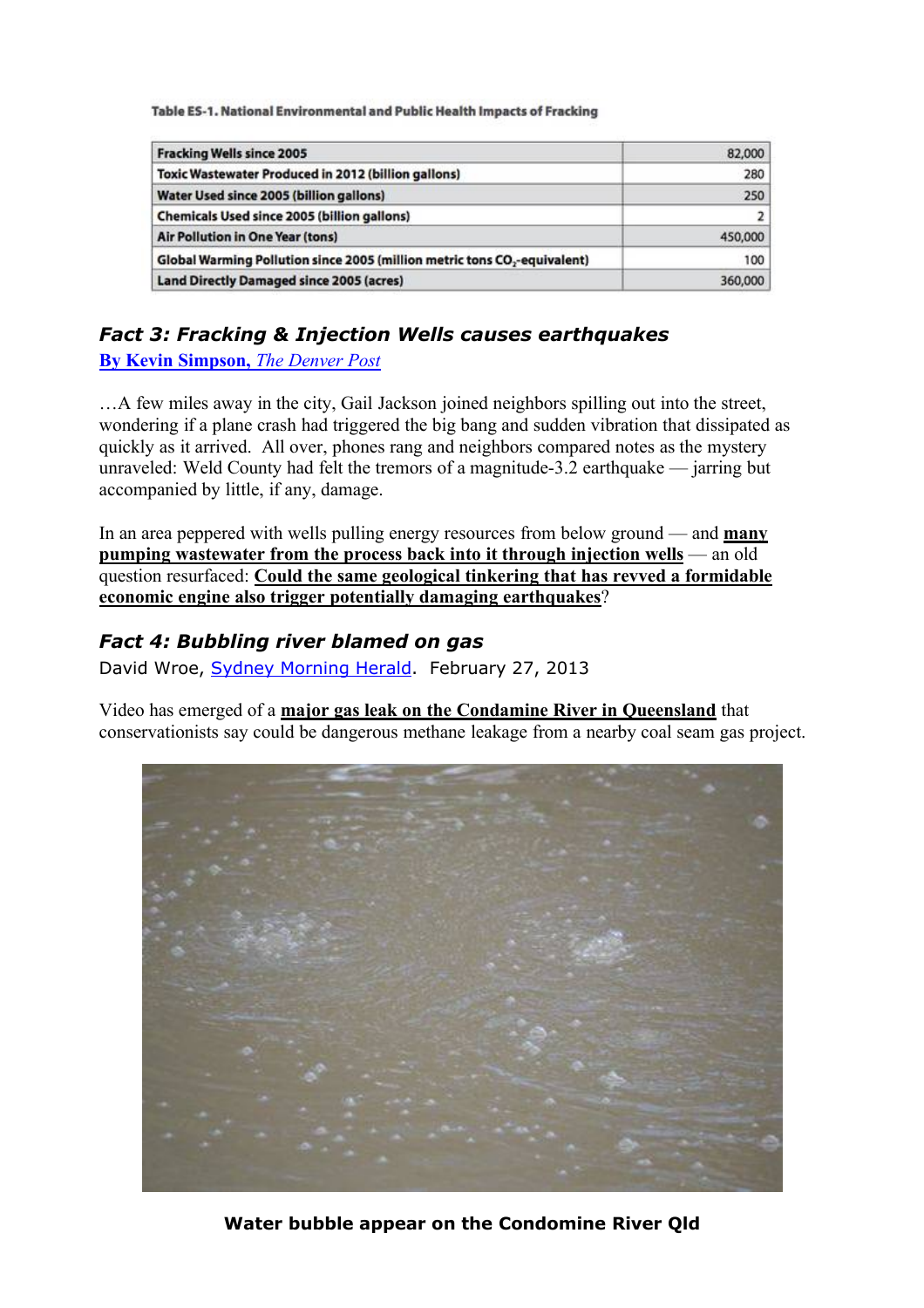Anti-CSG campaigner Drew Hutton, who helped to shoot the video on the river west of Brisbane, said there were several stretches of river where furious bubbling was happening, each stretch about 30 to 40 metres long. The leak site is close to a CSG project from energy giant Origin.

Mr Hutton said the gas could explode if it reached a certain concentration. ''There are hundreds and hundreds of bubbles coming to the surface,'' he said. **''Our gas metres shows that it's methane. It's dangerous**.'' Of Origin, he said: ''They know about it. They've been out there. This has been happening for weeks and weeks. I'm not ruling out that it could be naturally caused but he chances are pretty minimal. It's over too long a stretch of the river and there's too much of it."

He called on Origin to release all the data it had on the area. **CSG projects reduce the groundwater, which can cause gas to ''migrate'' underground and emerge in other places. ''When you draw down the water, you open up the possibility for pathways to be established,**''

# *Fact 5: CSG Mining not profitable – a "black eye industry"*

James Chessell Financial Review 11 Sep 2014

### **Queensland LNG doesn't add up, says ex-Woodside boss Don Voelte**

Seven Group Holdings chief executive Don Voelte has raised fresh questions about the viability of \$70 billion worth of gas export plants in Gladstone, warning the economics of the industry had become tougher and coal seam gas remained difficult to extract – he described the investment of BG Group's Queensland Curtis, Santos's GLNG and Origin Energy's APLNG as "a big bet" in a process "with no pilot and no test".

"It's OK to have one or two of the those problems," he said. "**The biggest fear I have is it gives another black eye to Australia when we don't need that as an industry.**

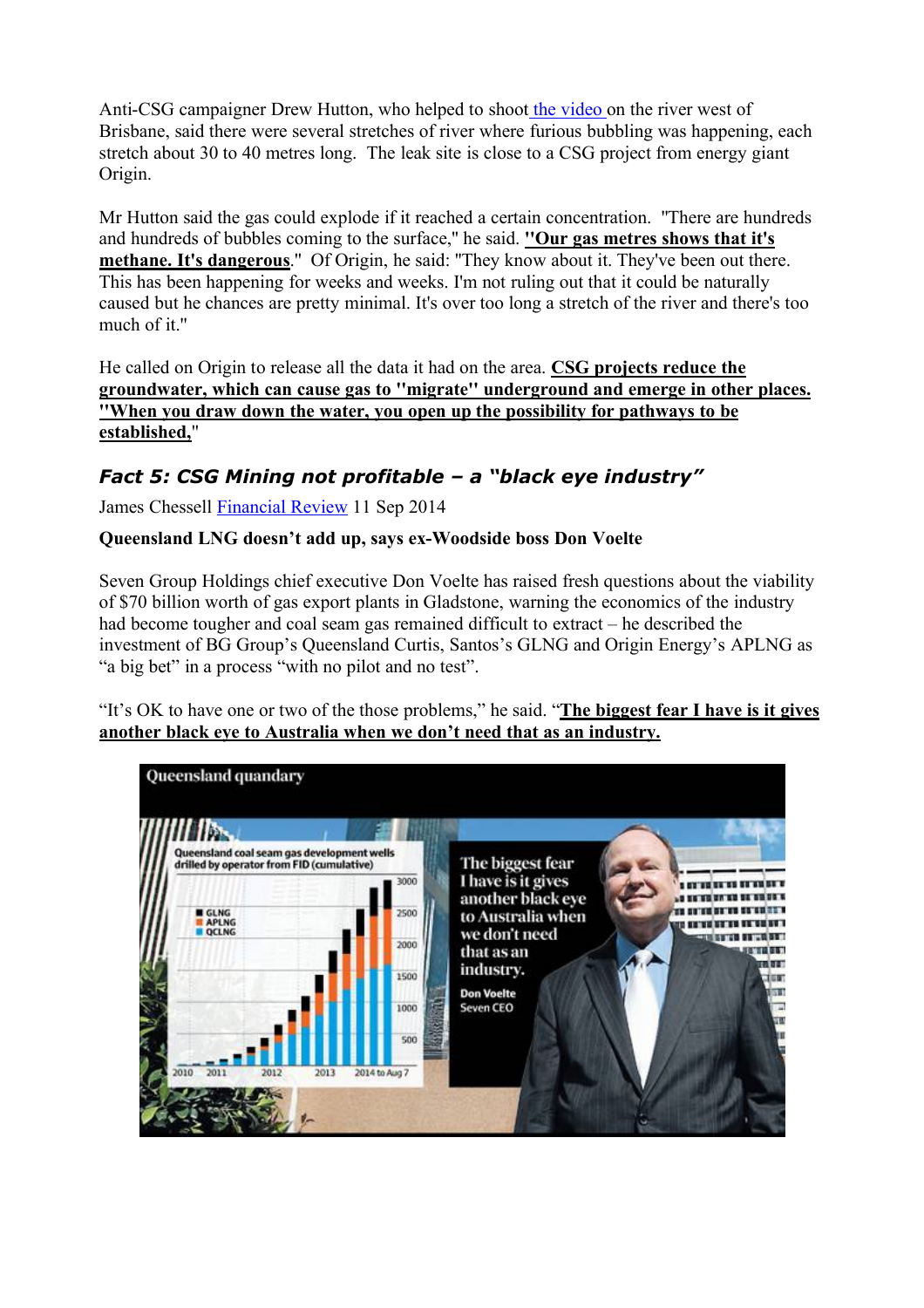# *Fact 6: Senator Glenn Lazarus reveals the truth about CSG mining in Queensland*

"I am deeply concerned about rural and regional Queensland, Senator Lazarus said… "Because relatively little is known about the broader long term impact of CSG mining on water, locals are extremely concerned that commercial mining interests and profits are being put ahead of Australia's water resources.

"Based on what farmers are telling me, it appears land owners have no rights on whether or not there will be mining activity on their land. "What Australians don't understand is that CSG mining can be undertaken virtually anywhere. It is no longer just something that happens in remote parts of Australia. **CSG mining can happen in Brisbane**. **No one is safe and no one has any right to refuse mining activity on their land.** This is wrong and this must be changed – urgently."



# *Fact 7: Fracked off - natural gas victims flee Colorado's toxic air*

Paul Thacker / The Ecologist

Natural gas is widely touted as a 'green fuel'. But as Paul Thacker found in Colorado, fracking's national 'ground zero', it's anything but. Lives and health are being ruined by pollution from taxpayer-subsidized gas wells, flaring and refining plants, while property values collapse. **Now a mass of environmental refugees are fleeing the ravaged state.**

A general contractor in Colorado's Grand Valley, Duke Cox says the first time he became aware that drilling for gas might be a problem was back in the early 2000s when he happened to attend a local public hearing on oil and gas development. A woman who came to testify began sobbing as she talked about **the gas rigs that were making the air around her home impossible to breathe**. "There were 17 rigs in the area, at that time", Cox says. "And they were across the valley, so I wasn't affected. But she was my neighbor."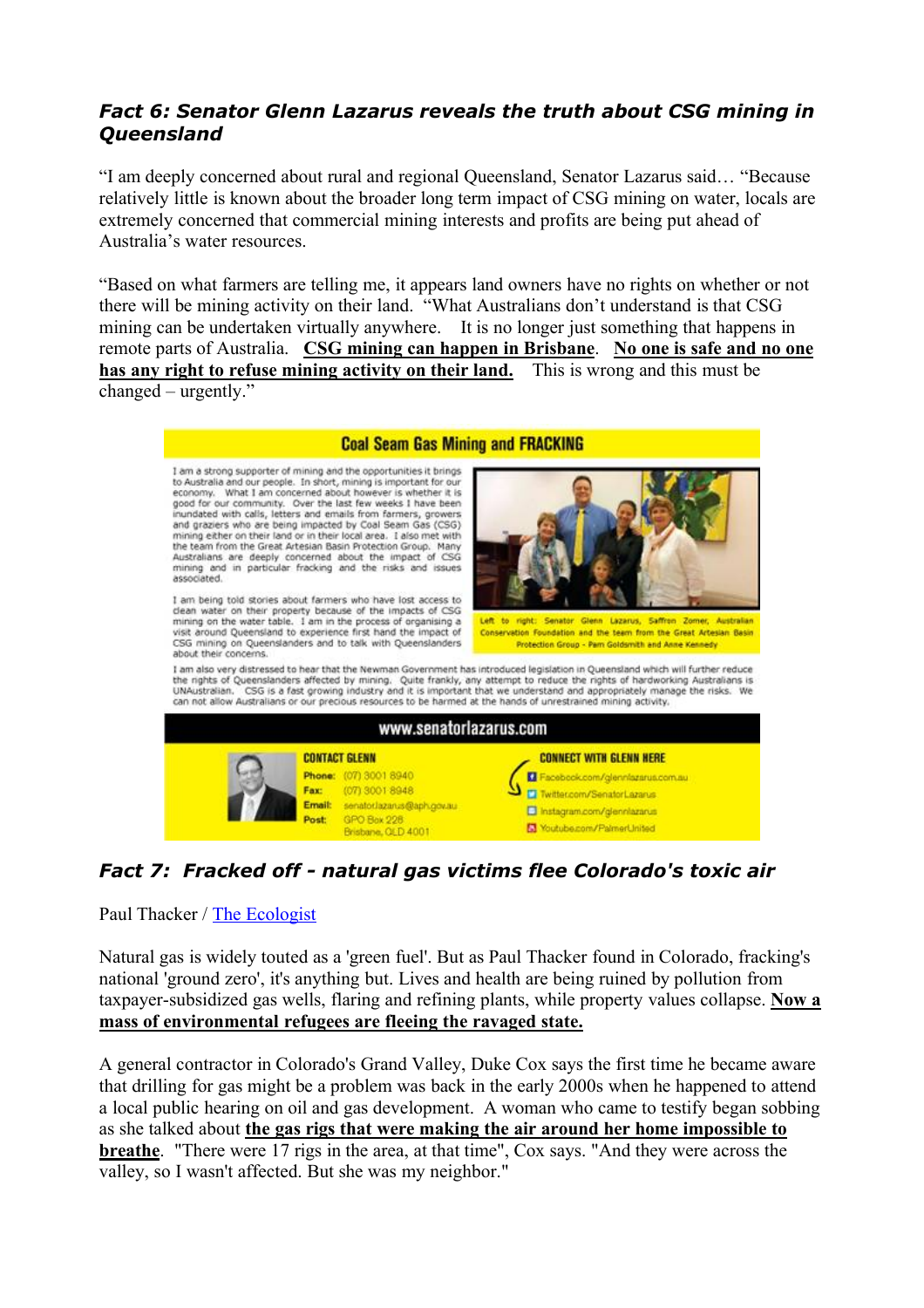# *Fact 8: New study shows gas workers could be exposed to dangerous levels of benzene*

Susan Phillips / State Impact August 28, 2014

A new study out this month reveals unconventional **oil and natural gas workers could be exposed to dangerous levels of benzene, putting them at a higher risk for blood cancers like leukemia**. Benzene is a known carcinogen that is present in fracking flowback water. It's also found in gasoline, cigarette smoke and in chemical manufacturing. As a known carcinogen, benzene exposures in the workplace are limited by federal regulations under OSHA. **But some oil and gas production activities are exempt from those standards**. A summary of the peerreviewed article was published online this month on a CDC website. In several cases benzene exposures were found to be above safe levels.

A spokeswoman for NIOSH says none of their studies draw any conclusions about exposures to nearby residents, but focus specifically on workers. **But Dr. Goldstein says it shows that there could be potential risks to residents as well**.

## *Fact 9: Pa. faults Chevron for lack of oversight, poor communication in fatal well fire*

Katie Colaneri / State Impact August 6, 2014

In a new report out today, the Department of Environmental Protection says **Chevron was "too guarded" in its communication with state regulators and the media, and did not provide adequate information after a fatal well fire in southwest Pennsylvania**. The DEP admits it is also to blame for the poor communication and that the agency did not immediately assert its authority following the incident in February.

DEP investigators found the explosion was likely caused by an inexperienced contractor – known as a "greenhat" – who was sent to assist a more experienced worker in preparing to put the three wells on the pad into production. The agency determined the unnamed greenhat did not properly tighten a bolt and locknut assembly on one of the wellheads, **allowing gas to escape and eventually ignite**. "Our investigation revealed that the oversight of that operation was somewhat less than it should have been," said DEP spokesman John Poister. A contract worker, 27-year-old Ian McKee, was killed in the fire on Feb. 11.

DEP staff were "excluded from discussions" with Chevron and Wild Well Control – the specially-trained group called in from Texas to fight the fire – "while they developed the information provided at the regularly scheduled briefing." The report found members of the press were also not properly informed. The company set up an information center at the Bobtown Polish Club, a small bar and event hall just over a mile from the well pad. However, Chevron personnel staffing the center were not authorized to speak to reporters. Media communications were handled by DEP officials and local lawmakers who were not receiving detailed reports from Chevron.

## *Fact 10: Shale drillers' landfill records don't match those of Pennsylvania DEP*

Anya Litvak and Maxwell Radwin / Pittsburgh Post-Gazette August 31, 2014

**Documents tell different story on drilling waste**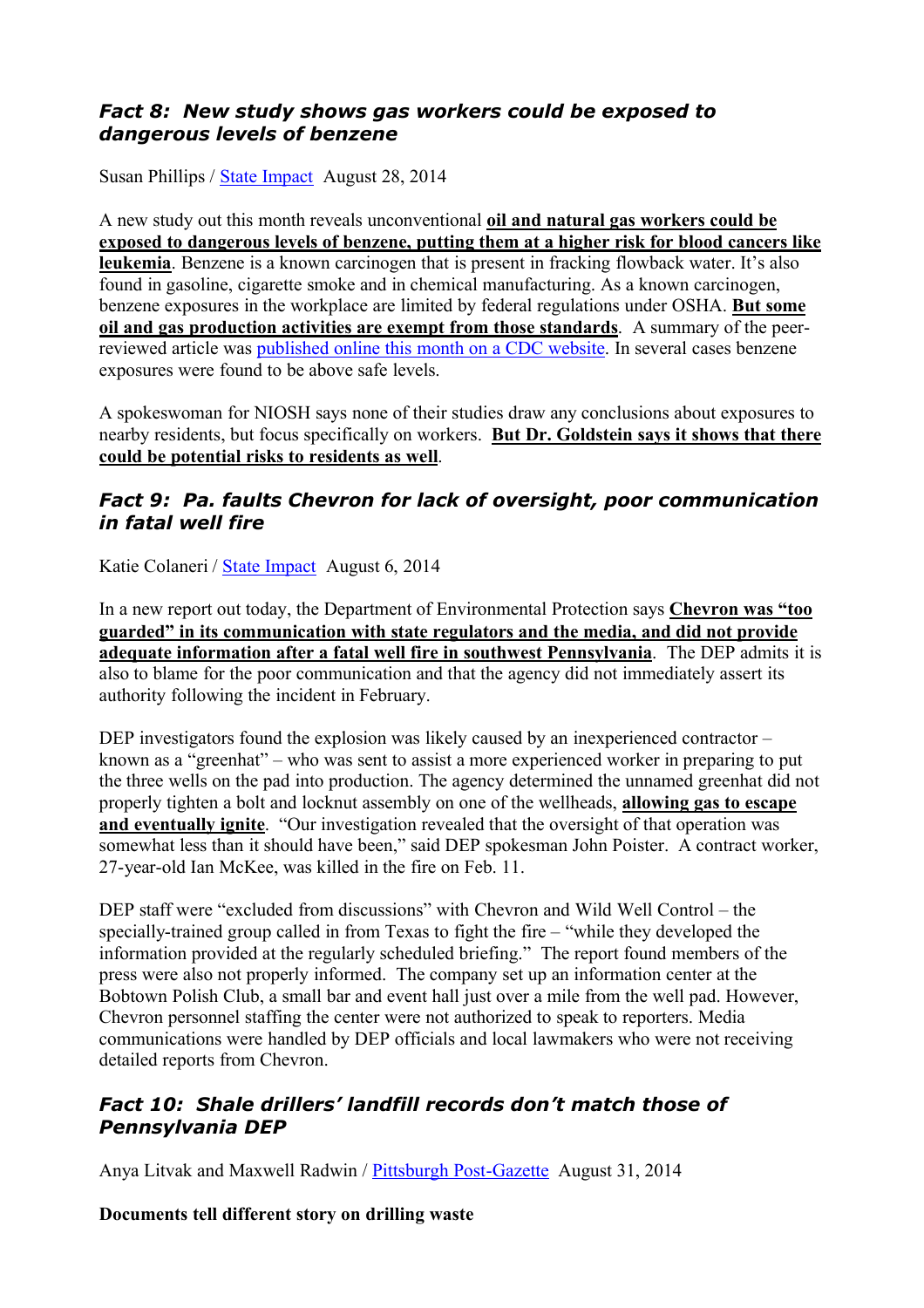**Data submitted by oil and gas operators on the amount of drilling cuttings and fracking fluid sent to Pittsburgh-area landfills don't match up to reporting required of landfills**. The DEP has opened an investigation into drillers' **under-reporting of the landfill waste**.

Six facilities in this part of the state reported receiving nearly 95,000 tons of drill cuttings and fracking fluid from the Downtown-based oil and gas operator last year. The landfills' records are the correct ones, said Mike Forbeck, waste management director with the DEP. He said the agency has opened an investigation into drillers' under-reporting of landfill waste.

The EQT case — **21 tons vs. 95,000 tons** — may be the most dramatic example of how data submitted by oil and gas operators don't match up to reporting required of landfills. The DEP said it has been aware of the problem for "a number of months" and is looking into why the different reporting channels aren't yielding the same results.

# *Fact 11: "Utah grapples with toxic water from oil and gas industry"*

Brian Maffly / The Salt Lake Tribune August 24, 2014

### **Grand County evaporation ponds avoided air quality regulation for years, documents show.**

A massive stream of wastewater tainted with hydrocarbons has been flowing into Utah from oil and gas mining on Colorado's West Slope. **Evaporation ponds used to process the contaminated water in Grand County have released tons of toxic chemicals into the air since April 2008**.

But the Colorado company running the 14-pond facility operated without a Utah air-quality permit for more than six years, public documents show, while providing officials faulty data that underreported its emissions and exaggerated the efficiency of its emission-control equipment.

**But a later, more reliable analysis indicated the company's emissions were not negligible, but were instead tens and possibly hundreds of tons a year** — revealing the site was a major emission source for hazardous air pollutants and volatile organic compounds.

"**They were out of compliance for many years**, but they hung on debating with DAQ over how to estimate emissions. It was clear they were never a de minimis source, ever," said Chris Baird, a former member of the Grand County Council and Planning Commission who is now executive director of the Canyonlands Watershed Council.

## *Fact 12: More than 250 Medical organisations, doctors, health professionals and scientists say Fracking isn't safe.*

TODAY [29 May 2014], Sandra and other members of Concerned Health Professionals of New York are joined by 25 health and medical organizations and over 200 individual health professionals and scientists in saying to New York Governor Cuomo and Acting Health Commissioner Zucker:

"We, the undersigned physicians, nurses, researchers and public health professionals, write to update you on the alarming trends in the data regarding the health and community impacts of drilling and fracking for natural gas. The totality of the science… shows that permitting fracking in New York would pose significant threats to the air, water, health and safety of New Yorkers."